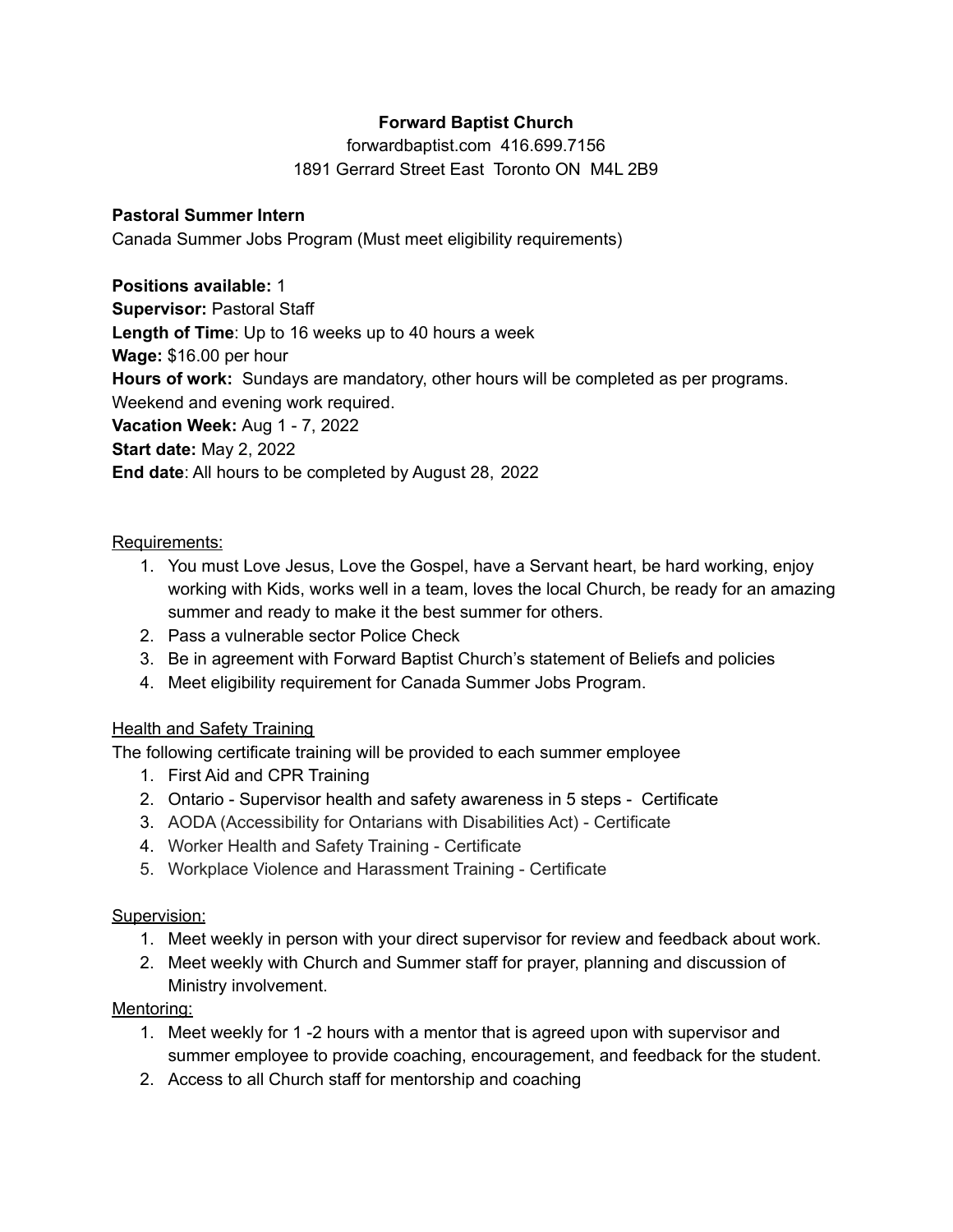#### Rationale:

Over the past few years, we as a church have intentionally prioritized training and developing young men and women who desire to serve God and grow in their faith. One of the major ways we have done this is through our internship programme. These internships have allowed us to invest in the lives of students who are seeking to serve and grow. They have also allowed us to run our outreach ministries effectively and get other tasks done on a week to week basis.

This pastoral internship will meet some of the same goals, but on the continuum between intentional development and helping with tasks it will be much more heavily focused on the intentional development side. We feel strongly that this investment of time and resources is absolutely worthwhile for the building up of Christ's church.

#### Responsibilities:

#### **Preach 3 times**

Work with pastoral staff to prepare and deliver 3 sermons throughout the summer. Sermons will be evaluated to provide feedback, encouragement, and room for growth.

#### **Lead weekly Wednesday night prayer meetings**

Prepare devotional messages or discussion questions for the Wednesday night prayer meetings and lead the meetings. This will involve knowing prayer requests that come up each week and having input into the prayer bulletin.

### **Participate in pastoral visitation**

Join the pastoral staff in visitation and participate in phone calls to members of the congregation. The details of how visitation plays out will be dependent on the COVID-19 pandemic.

### **Disciple 2 or 3 men**

Identify and develop relationships with 2 or 3 other men to walk together as you grow in Christ.

### **Participate in any funeral services that take place**

Take part in the planning and running of funeral services as they come up. This is again dependent on the COVID-19 pandemic as well as the comfort of the bereaved families.

### **Help coordinate volunteers for Sunday mornings**

Be a key person in scheduling and leading the team of volunteers for Sunday mornings.

### **Take part in planning and running summer ministries such as camps and community outreach events**